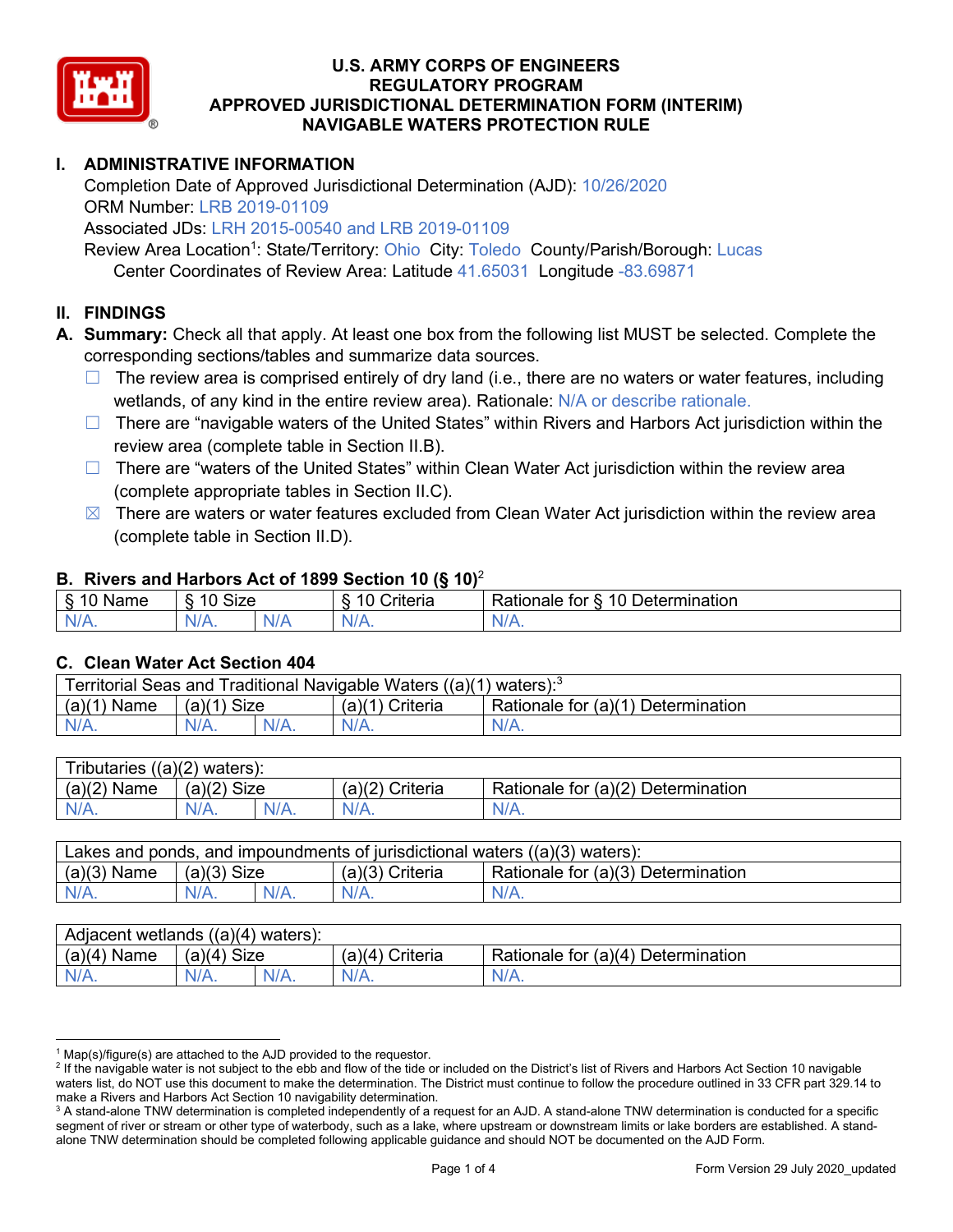

# **D. Excluded Waters or Features**

| Excluded waters $((b)(1) - (b)(12))$ : <sup>4</sup> |                       |                  |                                                                                                   |                                                                                                                                                                                                                                                                                                                                                                                                                                                                                                                                                                                                                                                                                                                                                                                                                                                                                                                                                                                                                                         |  |
|-----------------------------------------------------|-----------------------|------------------|---------------------------------------------------------------------------------------------------|-----------------------------------------------------------------------------------------------------------------------------------------------------------------------------------------------------------------------------------------------------------------------------------------------------------------------------------------------------------------------------------------------------------------------------------------------------------------------------------------------------------------------------------------------------------------------------------------------------------------------------------------------------------------------------------------------------------------------------------------------------------------------------------------------------------------------------------------------------------------------------------------------------------------------------------------------------------------------------------------------------------------------------------------|--|
| <b>Exclusion Name</b>                               | <b>Exclusion Size</b> |                  | Exclusion <sup>5</sup>                                                                            | Rationale for Exclusion Determination                                                                                                                                                                                                                                                                                                                                                                                                                                                                                                                                                                                                                                                                                                                                                                                                                                                                                                                                                                                                   |  |
| <b>Wetland 1</b>                                    | 0.22                  | $\text{acre}(s)$ | $(b)(1)$ Non-<br>adjacent wetland.                                                                | Wetland 1 does not have a connection to a (1-3)<br>water. Wetland 1 abuts the ephemeral Mayer<br>Ditch an excluded water.                                                                                                                                                                                                                                                                                                                                                                                                                                                                                                                                                                                                                                                                                                                                                                                                                                                                                                               |  |
| <b>Wetland 2</b>                                    | 0.31                  | $\text{acre}(s)$ | $(b)(1)$ Non-<br>adjacent wetland.                                                                | Wetland 2 does not have a connection to a (1-3)<br>water. This wetland is separated from the<br>ephemeral Mayer Ditch by a man-made berm                                                                                                                                                                                                                                                                                                                                                                                                                                                                                                                                                                                                                                                                                                                                                                                                                                                                                                |  |
| <b>Wetland 3</b>                                    | 0.28                  | $\text{acre}(s)$ | $(b)(1)$ Non-<br>adjacent wetland.                                                                | Wetland 3 does not have a connection to a (1-3)<br>water. This wetland is separated from Wetland 2<br>by an unauthorized asphalt and stone road that<br>divides the wetlands                                                                                                                                                                                                                                                                                                                                                                                                                                                                                                                                                                                                                                                                                                                                                                                                                                                            |  |
| <b>Wetland 4</b>                                    | 0.035                 | $\text{acre}(s)$ | $(b)(1)$ Non-<br>adjacent wetland.                                                                | Wetland 4 does not have a connection to an a(1-<br>3) water. Wetland4 is a depressional wetland<br>located north of the ephemeral Mayer Ditch an<br>excluded water.                                                                                                                                                                                                                                                                                                                                                                                                                                                                                                                                                                                                                                                                                                                                                                                                                                                                     |  |
| <b>Wetland 5</b>                                    | 0.006                 | $\text{acre}(s)$ | $(b)(1)$ Non-<br>adjacent wetland.                                                                | Wetland 5 does not have a connection to a (1-3)<br>water. Wetland 1 abuts the ephemeral Mayer<br>Ditch an excluded water.                                                                                                                                                                                                                                                                                                                                                                                                                                                                                                                                                                                                                                                                                                                                                                                                                                                                                                               |  |
| <b>Mayer Ditch</b>                                  | 2,066                 | linear<br>feet   | (b)(3) Ephemeral<br>feature, including<br>an ephemeral<br>stream, swale,<br>gully, rill, or pool. | Mayer Ditch did not contain flowing water during<br>the consultant's visits on January 22, 2020, July<br>13, 2020 nor during a site visit by the Corps on<br>August 13, 2020. In many areas within the<br>stream channel the bottom contained small<br>woody debris that was covered in sediment<br>deposits and in several areas the blackened<br>leaves from the previous fall were present.<br>There were not drift lines or bent vegetation to<br>indicate a flowing stream and there did not<br>appear to be any sediment separation or<br>scouring of the sand bottom. In areas along the<br>undisturbed portion of the stream the stream<br>bottom was partially vegetated with poison ivy<br>(Toxicodendron radicans), small enchanters'<br>nightshade (Circaia lutetinana) and false nettle<br>(Boehmeria cylindrica). The bottom of the<br>stream was flat, and the only pool area was at<br>the culvert in the approximate center of the<br>property. There were no undercut banks or<br>scour lines along the stream banks. |  |

# **III. SUPPORTING INFORMATION**

<sup>4</sup> Some excluded waters, such as (b)(2) and (b)(4), may not be specifically identified on the AJD form unless a requestor specifically asks a Corps district to do so. Corps districts may, in case-by-case instances, choose to identify some or all of these waters within the review area.

 $5$  Because of the broad nature of the (b)(1) exclusion and in an effort to collect data on specific types of waters that would be covered by the (b)(1) exclusion, four sub-categories of (b)(1) exclusions were administratively created for the purposes of the AJD Form. These four sub-categories are not new exclusions, but are simply administrative distinctions and remain (b)(1) exclusions as defined by the NWPR.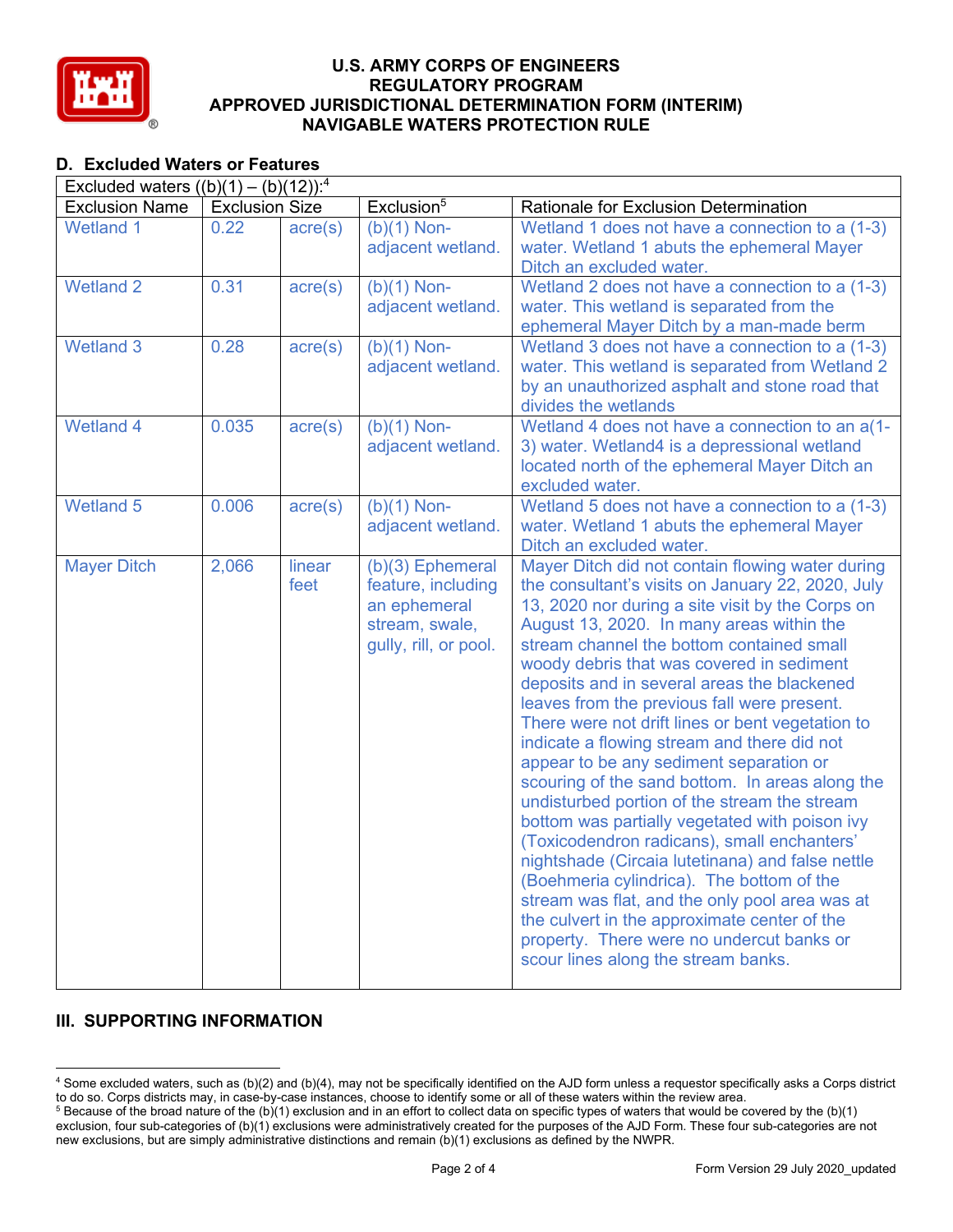

**A. Select/enter all resources** that were used to aid in this determination and attach data/maps to this document and/or references/citations in the administrative record, as appropriate.

 $\boxtimes$  Information submitted by, or on behalf of, the applicant/consultant: Wetland Delineation Report Parcel # 6547431, 6518 Nebraska Avenue, Toledo, OH 43615 January 23, 2020, July 15, 2020 and Augsut 14, 2020.

This information is and is not sufficient for purposes of this AJD.

Rationale: The January 22, 2020 reported excluded herbaceous vegetation in the plots even though remanant vegetation was visible in photographs. Also, photographs of soils from the areas near Wetland 3 were determined to be non-hydric due to no redoxmorphic features when redox morphic features were visible in submitted photographs. These issues were corrected in the July 13, 2020 report. Two additional wetlands were identified during the August 13, 2020 site visit which were included in the August 14, 2020 report.

 $\Box$  Data sheets prepared by the Corps: Title(s) and/or date(s).

☒ Photographs: Aerial and Other: Consutlants Site Photos Jaunary 22 and July 13, 2020, Corps Site Visit Photos August 13, 2020; Google Earth aerials 1993, 2000, 2003 to 2006, 2009 to 2011, 2014 to 2016 and 2018 and EagleView Aerials .

 $\boxtimes$  Corps site visit(s) conducted on: August 13, 2020

☒ Previous Jurisdictional Determinations (AJDs or PJDs): LRH 2015-00540 and LRB 2019-01109 (for the Windjammer Pond

- ☒ Antecedent Precipitation Tool: *provide detailed discussion in Section III.B*.
- ☒ USDA NRCS Soil Survey: USDA Web Soil Survey
- ☒ USFWS NWI maps: NWI Maps ORM
- $\boxtimes$  USGS topographic maps: Sylvania 1:24,000 1967, 1977, 1980 and 2013

## **Other data sources used to aid in this determination:**

| Data Source (select)              | Name and/or date and other relevant information |
|-----------------------------------|-------------------------------------------------|
| <b>USGS Sources</b>               | $N/A$ .                                         |
| <b>USDA Sources</b>               | $N/A$ .                                         |
| <b>NOAA Sources</b>               | $N/A$ .                                         |
| <b>USACE Sources</b>              | $N/A$ .                                         |
| <b>State/Local/Tribal Sources</b> | $N/A$ .                                         |
| <b>Other Sources</b>              | $N/A$ .                                         |

**B. Typical year assessment(s):** The APT pulls precipitation data from NOAA's Daily Global Historical Climatology Network. The APT evaluates normal precipitation conditions based on the three 30-day periods preceding the observation date. For each period, a weighted condition value is assigned by determining whether the 30-day precipitation total falls within, above, or below the 70th and 30th percentiles for totals from the same date range over the preceding 30 years. The APT then makes a determination of "normal," "wetter than normal," or "drier than normal" based on the condition value sum. The APT also displays results generated via the Palmer Drought Severity Index and the University of Delaware WebWIMP.

The Antecedent Precipitation Tool determined on the dates of the consultants completed the delineation (January 22 and July 13, 2020) and the Corps August 13, 2020 site visit. January 22, 2020 the model indicates precipitation was normal. On January 22, 2020 precipitation was